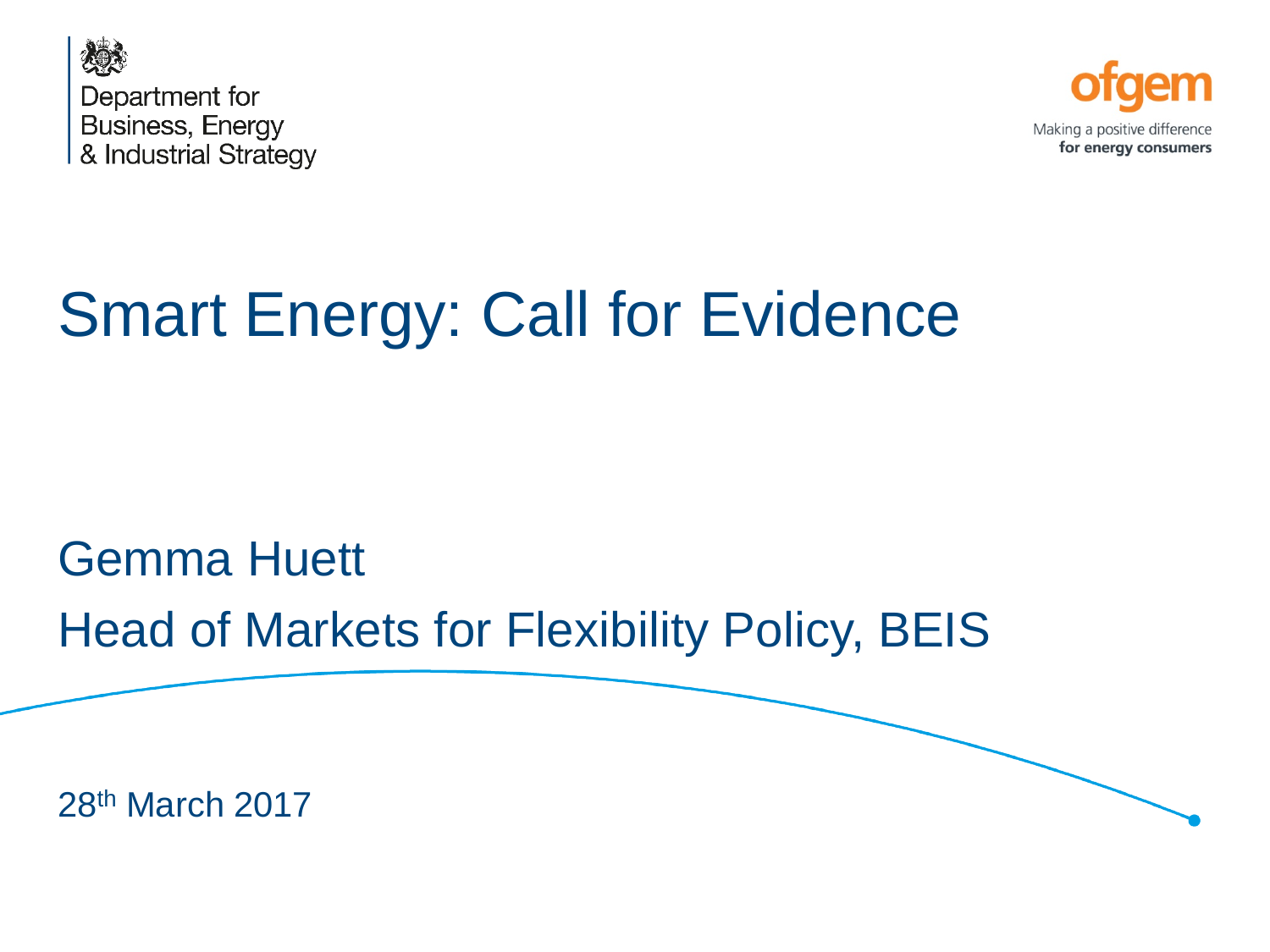## Call for Evidence on Smart Energy

| <b>Removing barriers to</b><br>storage and DSR          | .Clarify role of aggregators,<br>• explore the need for policy intervention and regulatory oversight,<br>. evaluate and address barriers to ownership and utilisation of storage                                                                                   |
|---------------------------------------------------------|--------------------------------------------------------------------------------------------------------------------------------------------------------------------------------------------------------------------------------------------------------------------|
| <b>Improving price signals</b>                          | . Consider ways in which we can encourage and reward consumers to offer their<br>flexibility (e.g. half hourly settlement, smart appliances, etc)                                                                                                                  |
| <b>Catalysing innovation</b>                            | . Ensuring HMG's innovation funding supports those areas critical to the<br>development of a smart energy system, inc evaluating the public sector's role in<br>supporting smart.                                                                                  |
| <b>Assessing changes to</b><br>roles & responsibilities | . Considering what institutional and market frameworks may be required in a future<br>smart energy system to <b>maximise benefits</b> while managing the risks; and how roles<br>and responsibilities may need to change in light of these (e.g. from DNO to DSO). |
| <b>Developing our analysis</b><br>and evidence base     | •Considering the costs and benefits in more detail; how much flexibility might be<br>'least regrets'; and identifying evidence gaps more broadly in this area.                                                                                                     |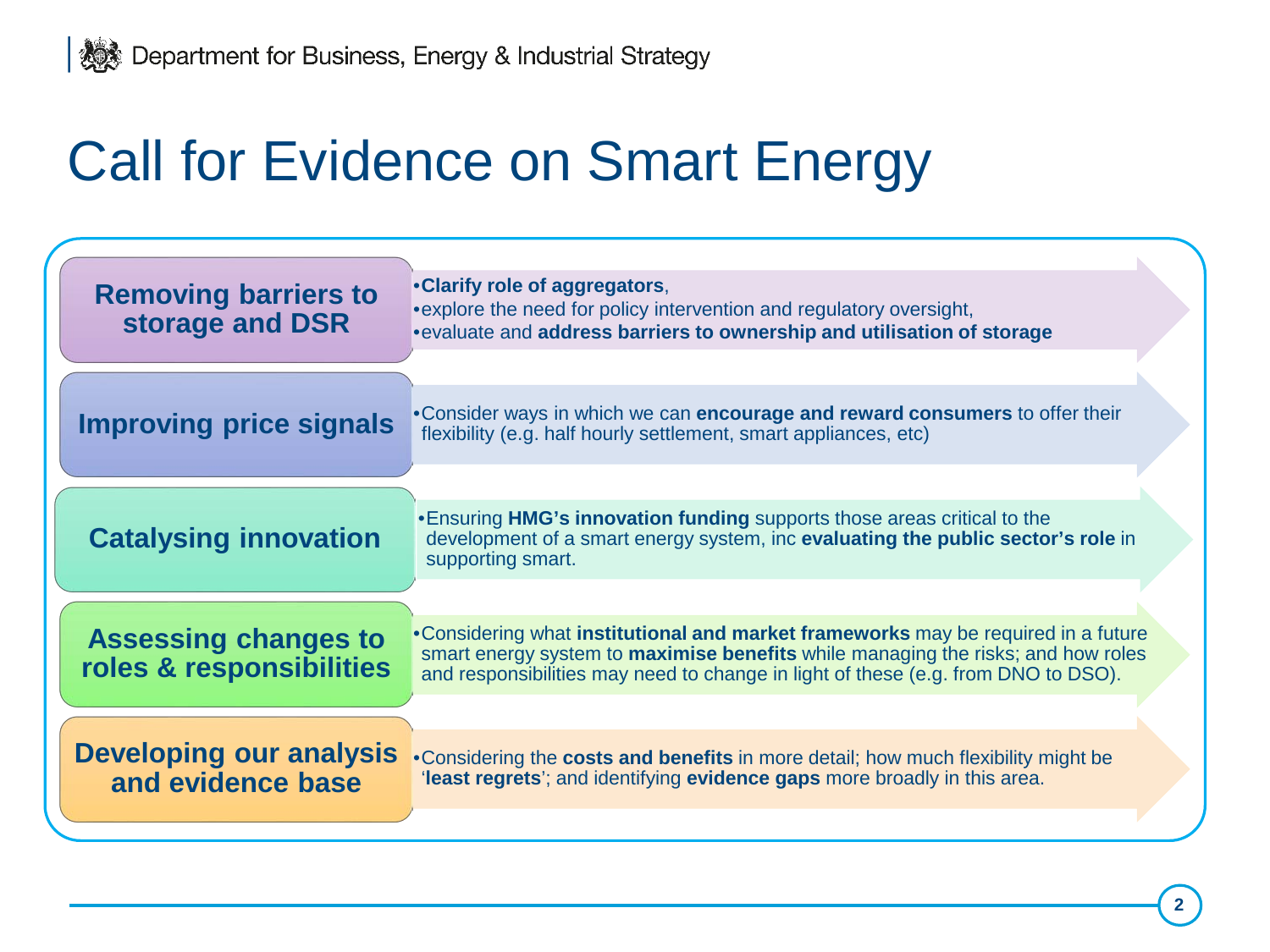## Update on progress on storage:

- $\triangleright$  General consensus that we have identified the correct barriers.
- $\triangleright$  Some additional barriers raised, such as ability to stack revenues

| <b>Areas consulted on</b>                                         | <b>High level update</b>                                                                             |
|-------------------------------------------------------------------|------------------------------------------------------------------------------------------------------|
| Clarifying regulatory treatment of<br>storage (licensing options) | Agreement that more clarity required. Teams<br>assessing options                                     |
| Definition of storage                                             | Agreement that definition required. Teams<br>assessing options                                       |
| <b>Network connections issues</b>                                 | Positive progress being made by industry. Ofgem<br>assessing gaps where further action needed        |
| <b>Network charging issues</b>                                    | Ofgem will consult on storage charging changes in<br>upcoming charging consultation                  |
| Use of storage by network operators                               | Agreement that can provide value to network.<br>Mixed views on ownership. Teams assessing<br>options |